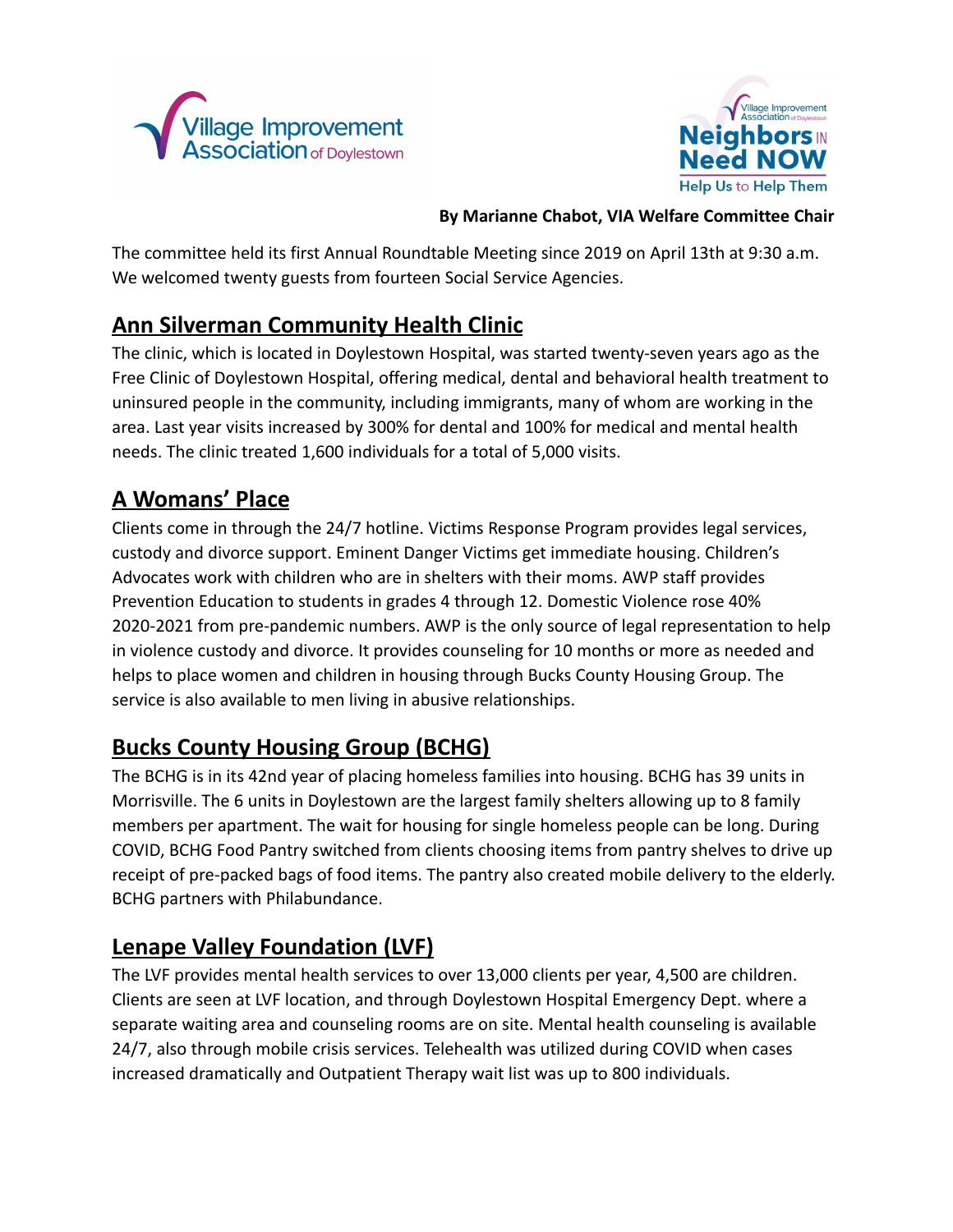



#### **Doylestown Hospital Pharmacy**

Uninsured patients being discharged from the hospital may need medications they simply can't afford. Programs through manufacturers are sometimes available, but they aren't always enough and not all drugs are covered. The VIA Welfare Committee is often called upon to provide payment for those who cannot afford medications. In addition to helping our neighbors, the Doylestown Hospital Pharmacy funds World Outreach Humanitarian Efforts by sending meds to countries experiencing natural disasters, and most recently, to treat victims of the war in Ukraine. Groups of Doylestown Physicians have also traveled to countries in need to treat patients.

### **Doylestown Hospital Case Management**

The department assists Emergency Dept and hospital patients, providing counseling on applying for veterans' benefits, health insurance, and housing. The VIA Welfare Committee pays transportations for the homeless to return to the living space, whether it be a tent or a car, and to those individuals who need rides to their homes.

#### **FISH**

Over the last few years, FISH reported increased requests from clients for food, heating oil, utilities and a dramatic increase in the need for short term temporary shelter in local motels. For Marijane Harris, the newly elected President of FISH, this was her first time at the VIA's annual meeting and she praised the work of the Welfare Committee.

# **Valley Youth House/Synergy Project**

Valley Youth serves homeless youths ages  $18 - 24$ . These are kids on the street, both male and female, some of whom are being trafficked for sex or work. Other Nomadic kids illegally ride trains to travel around the country, as many as 20,000/year and there are 4million homeless kids nationally, many with mental health issues.

The Synergy Project is a street outreach program to get youth off the street, build trust with kids and let them know that people care about them. VYH/Synergy Project Rapid Housing representatives go out on the street to meet with clients. VYH encourages job seeking, helps set up job interviews and then get youths into permanent housing. It provides first, last month's rent and security plus 3 months' rent. A Transitional House is located in Croyden where clients can stay up to 90 days while receiving counseling.